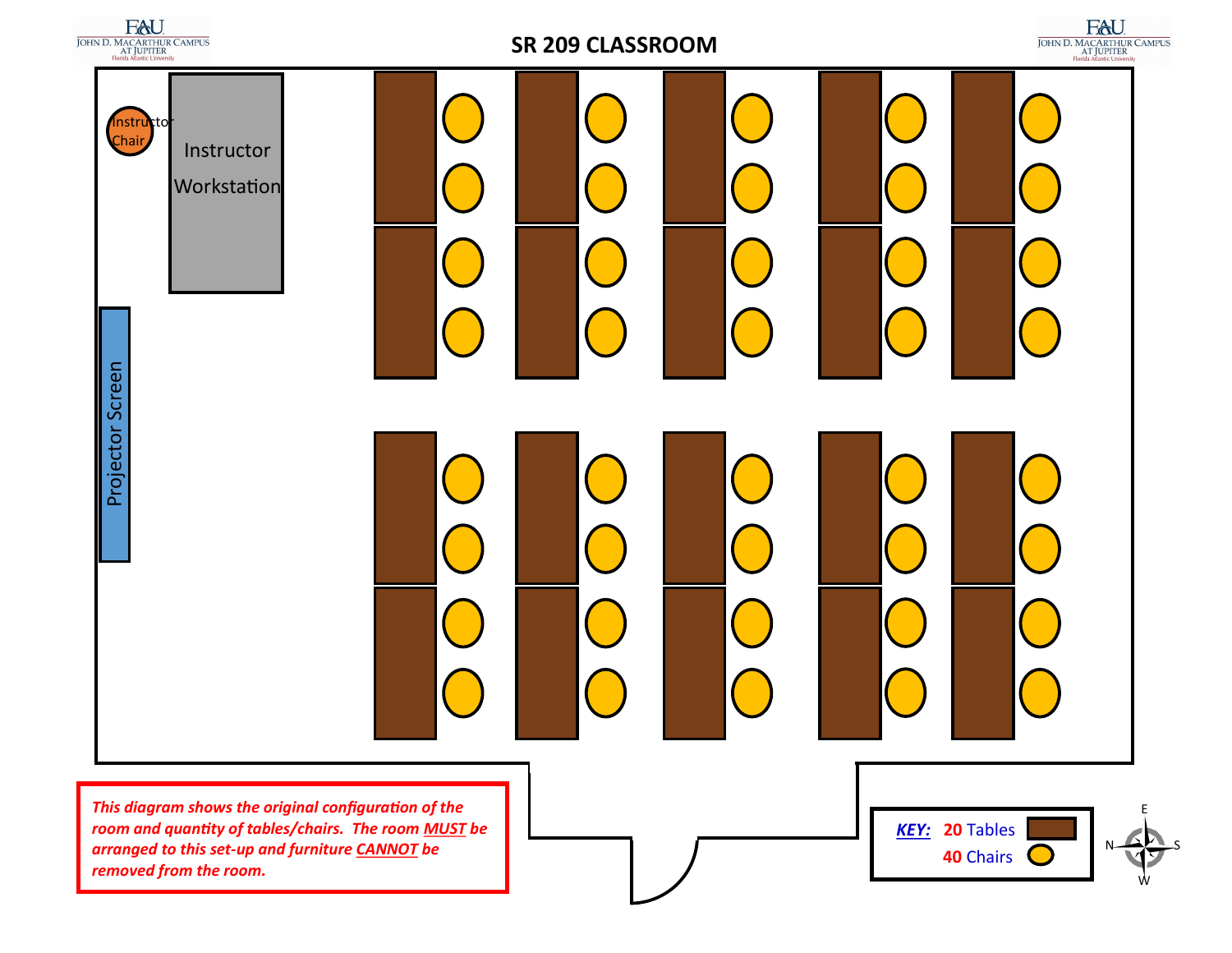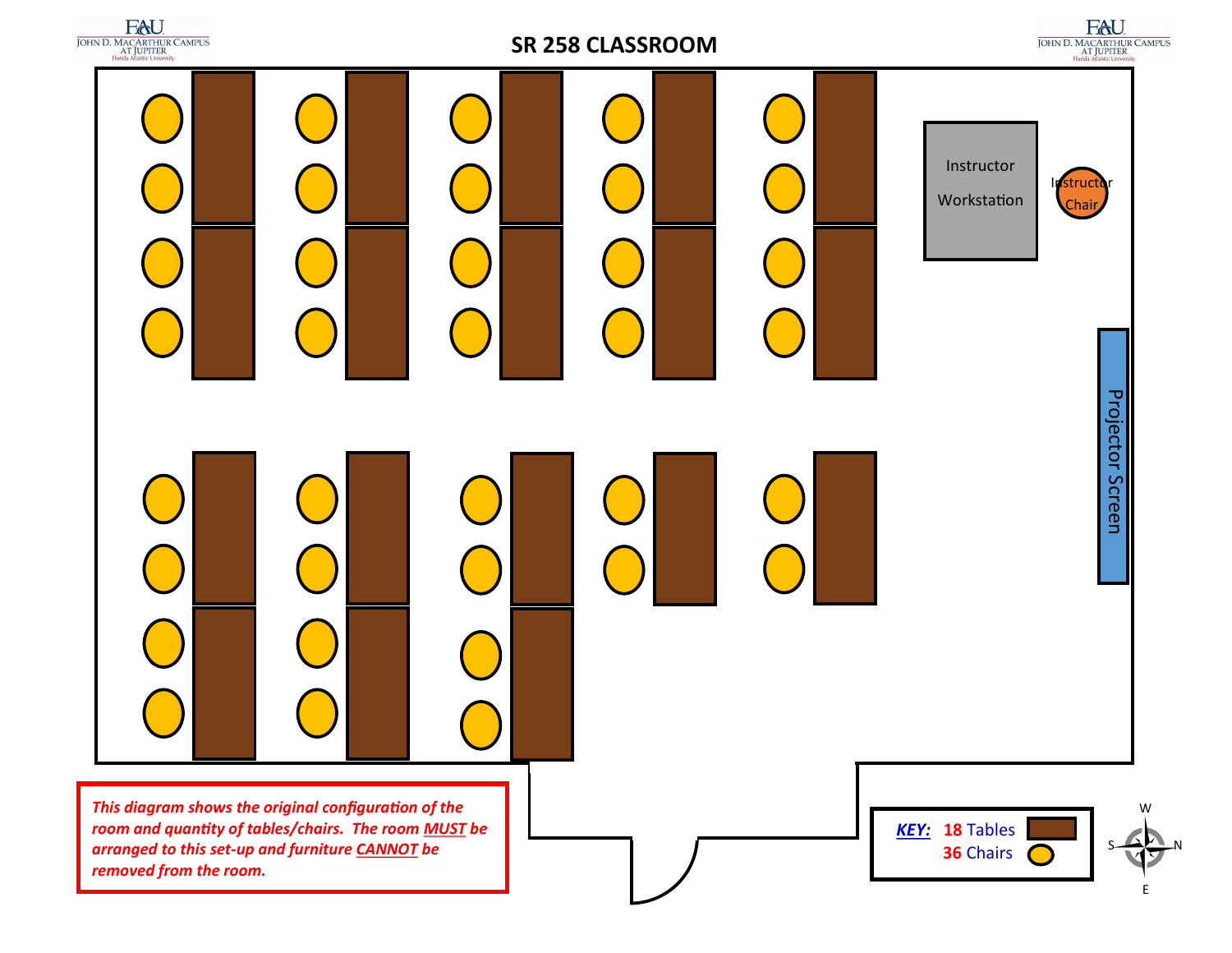

## **SR 268 CLASSROOM**







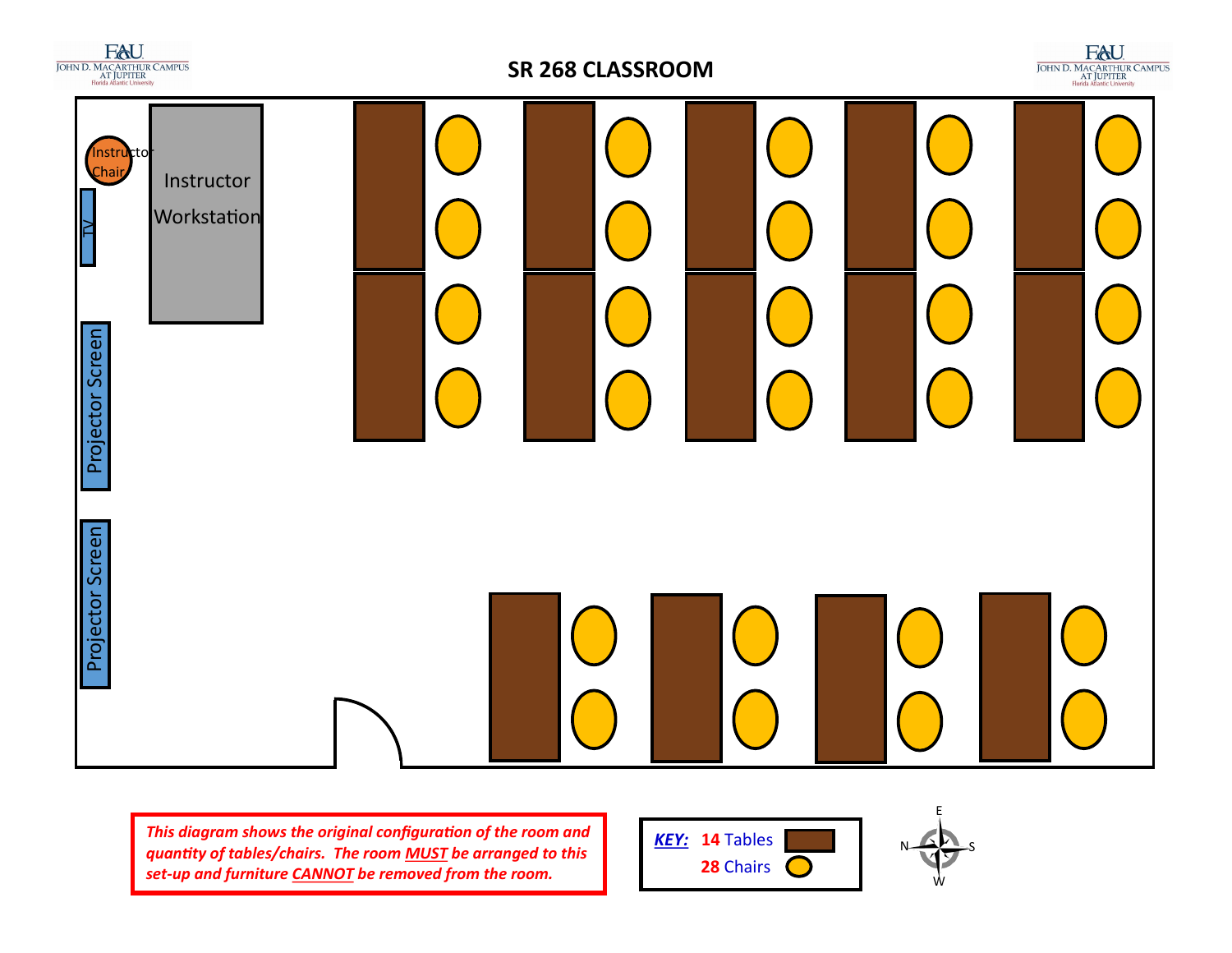



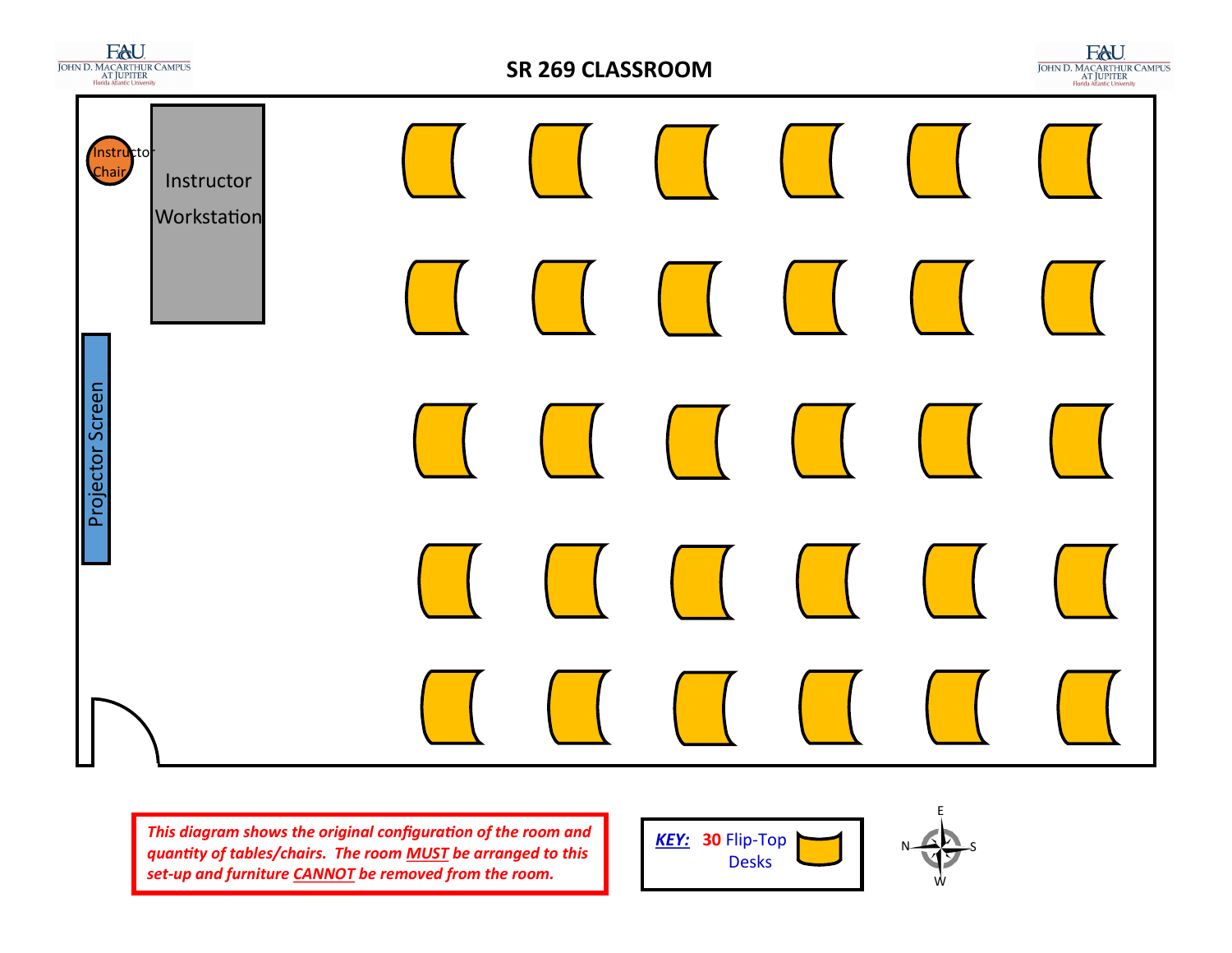

## **SR 270 CLASSROOM**







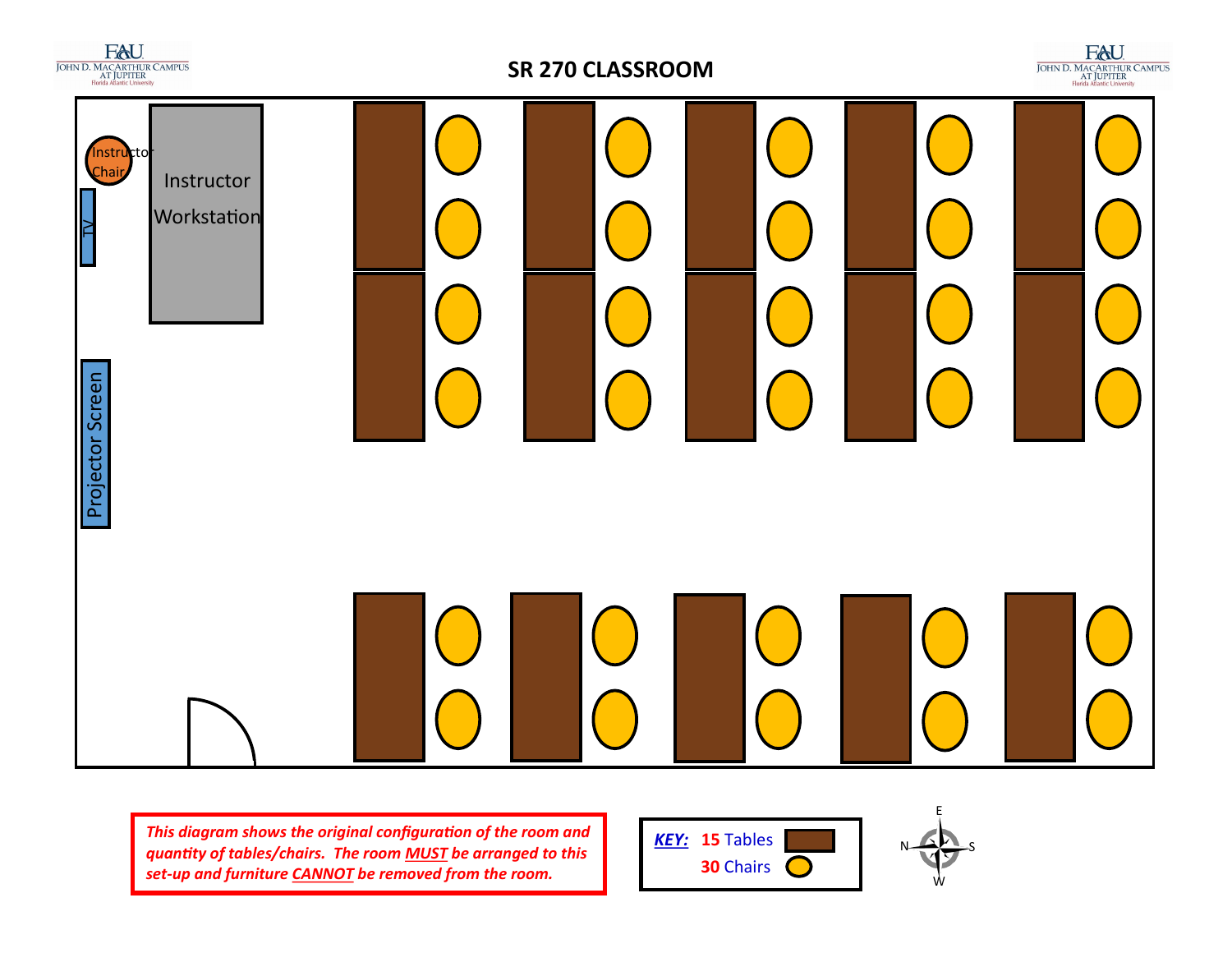

## **SR 272 CLASSROOM**

 $\underset{\substack{\text{JOHN D. MACRFHIUR CAMPUS} \\ \text{A/J JUPITER} \\ \text{Florida Atlantic University} }}{\underset{\text{Horda Atlantic University} \\ \text{A}}}{\underset{\text{H}}{\underset{\text{R}}{\sum}}}{\underset{\text{A/J}}{\sum}}$ Instructor Instructor **Workstation Projector Screen** Projector Screen



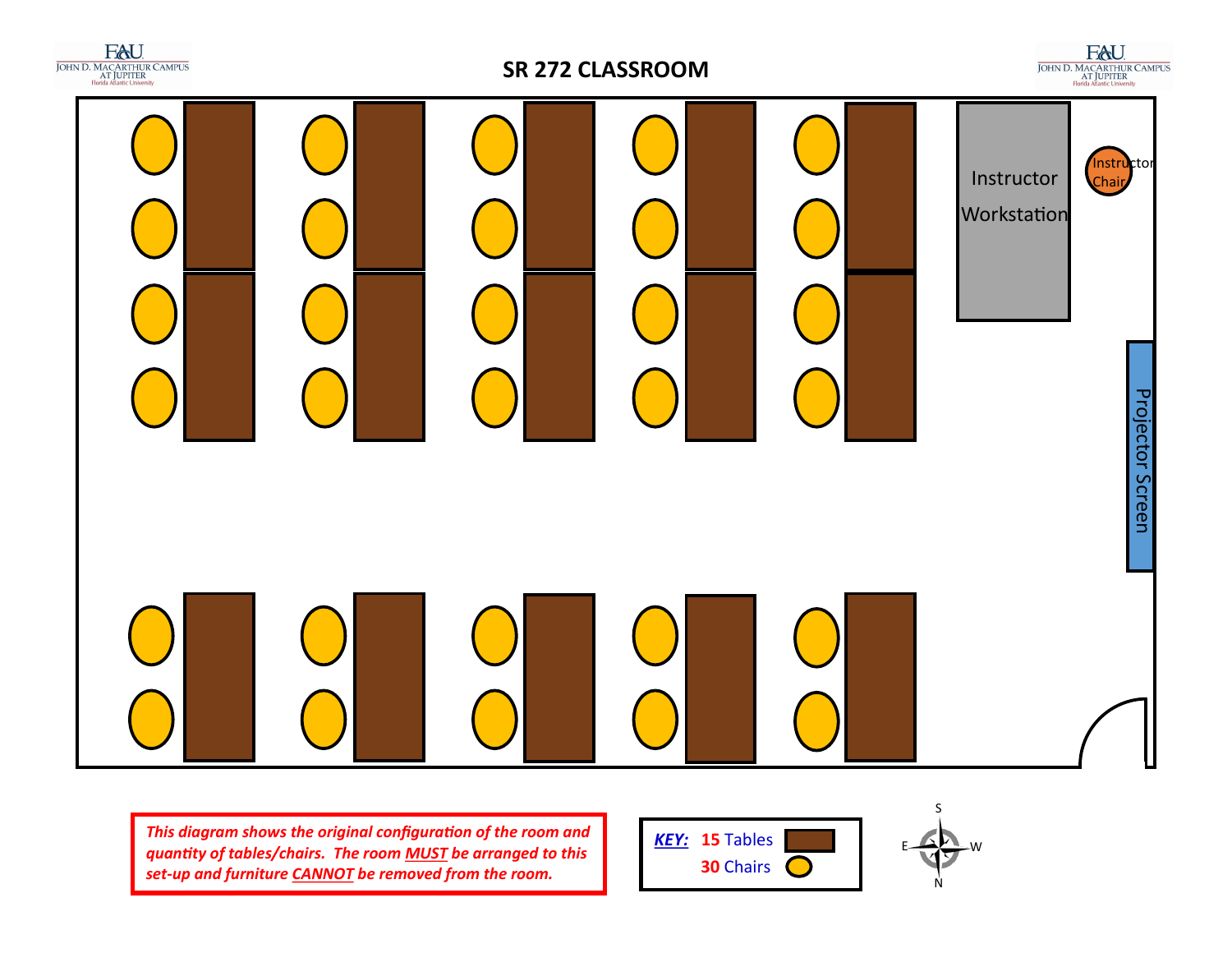

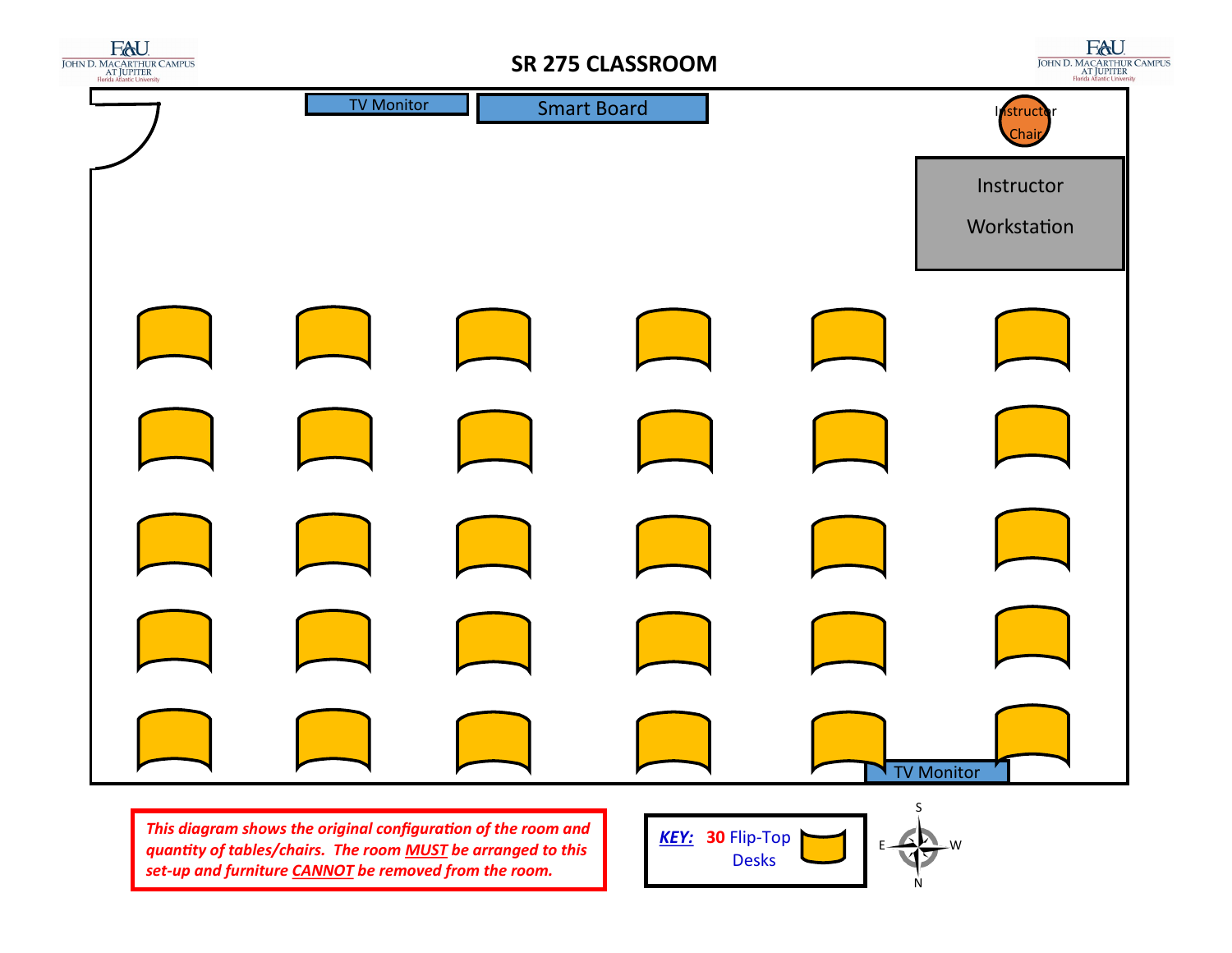

## **SR 279 CLASSROOM**

 $\underset{\substack{\text{JOHN D. MACRFHIUR CAMPUS} \\ \text{A/J JUPITER} \\ \text{Florida Atlantic University} }}{\underset{\text{Horda Atlantic University} \\ \text{A}}}{\underset{\text{H}}{\underset{\text{R}}{\sum}}}{\underset{\text{A/J}}{\sum}}$ 





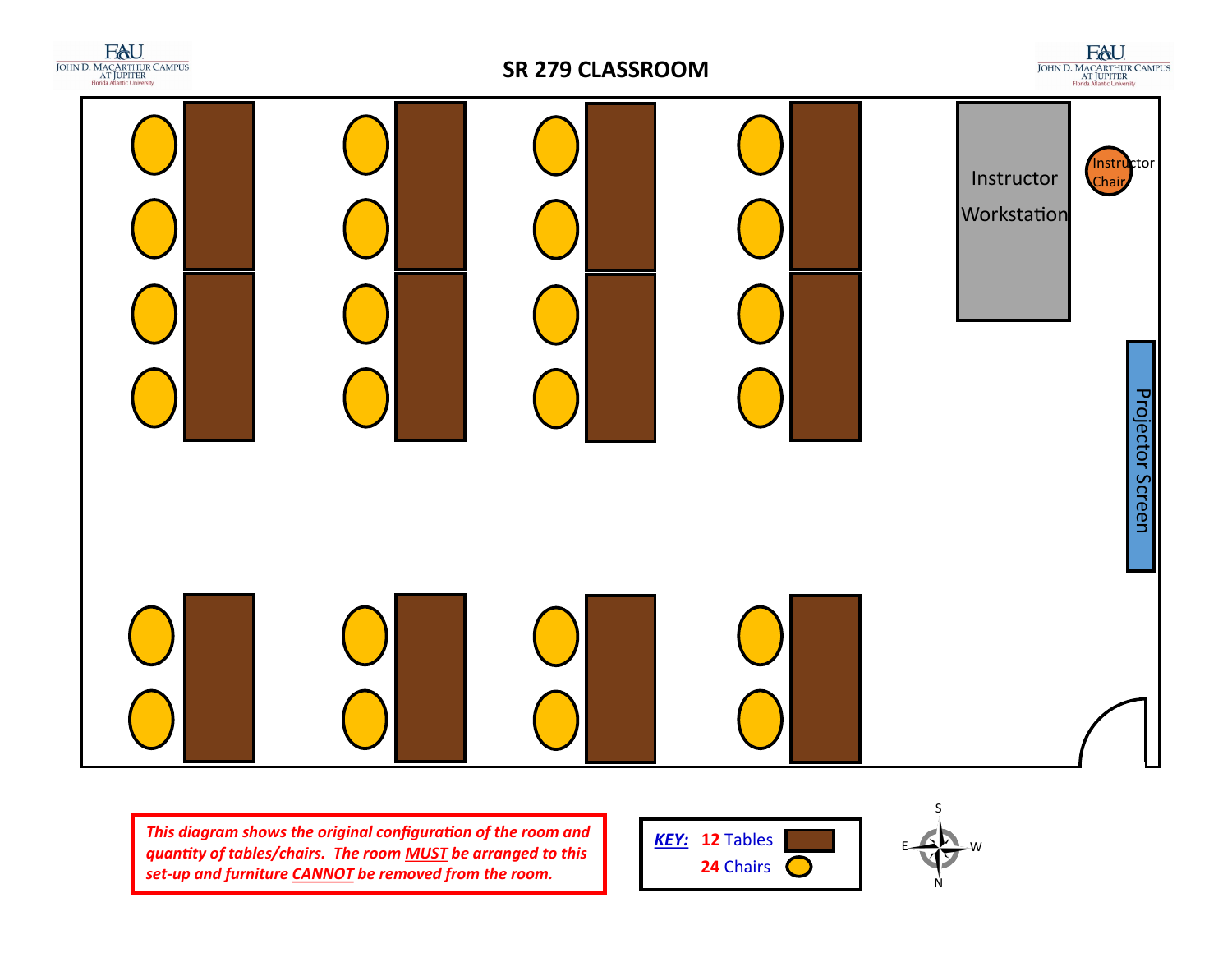